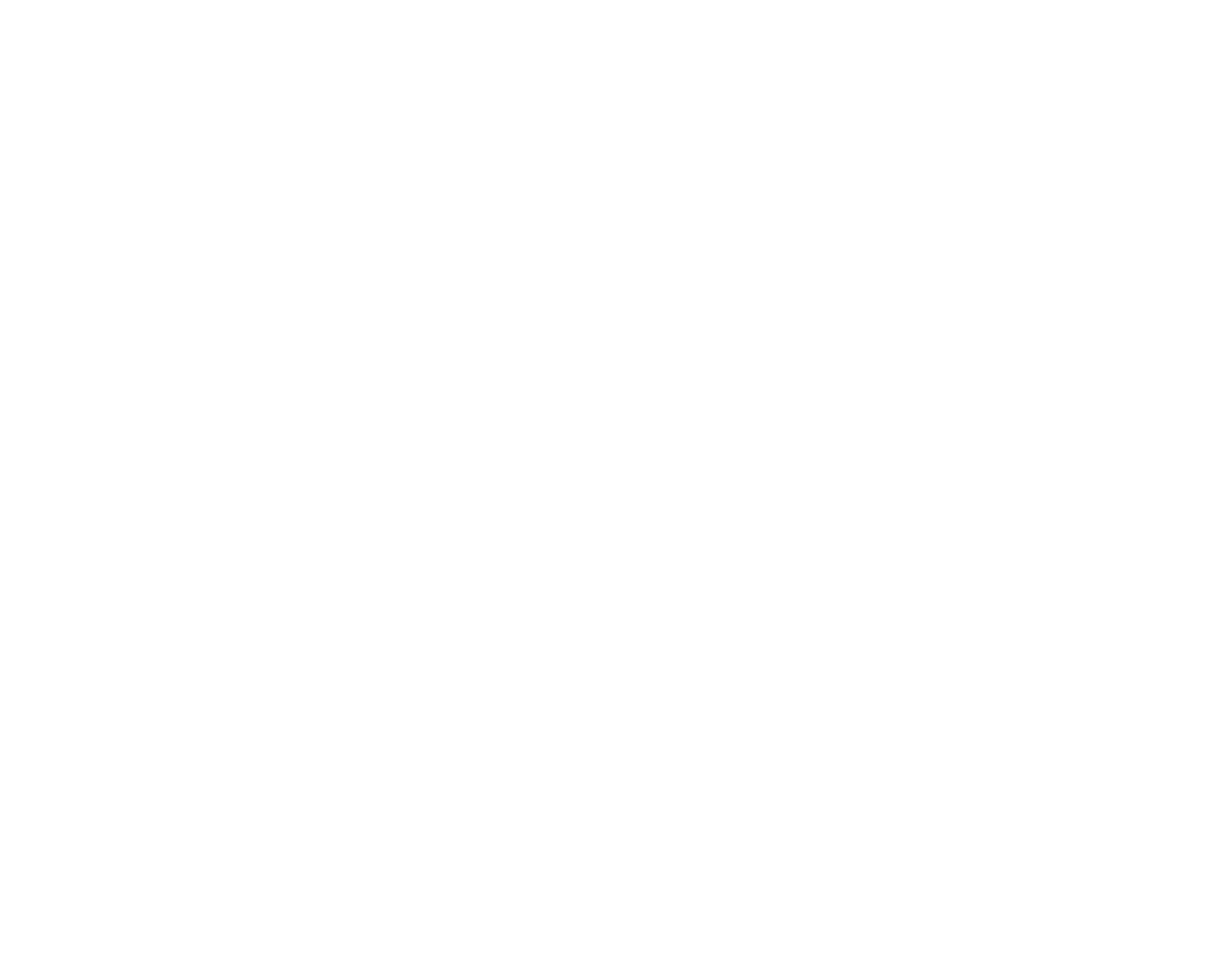But the western countries didn't seem to be familiar at all with what was happening in the post-Soviet countries. We also noticed that there are long theoretical discussions, often about small points, while we discuss more concrete issues. We want to discuss issues that we could talk about to 'the man in the pub'. In Russia we find that they are often having debates about who is the better anarchist.

To conclude, this interview shows how anarchist ideas and action emerge in a variety of contexts. For Maryna anarchism is the name given to what she was thinking anyway. Disillusions with the so-called new democracy propelled Pauluk into the library, where he found the ideas that helped him make sense of what was going on. Though they had no initial contact with anarchists outside their country, their movement benefited from hearing about what was going on in other countries. Similarly, the comrades in the International have been inspired by the courage, imagination and commitment of the Belarusian Federation. Their experiences show how important it is to spread anarchist ideas as widely as possible. There are millions of people who are looking for alternative perspectives, fed up with the current political and religious ideologies. We need to make sure that they come into contact with both anarchist ideas and anarchism in action in order to strengthen and enrich the global struggle for a new society.

## **Contents**

| How did you get involved in anarchism? How did           |    |
|----------------------------------------------------------|----|
| you first hear about it?                                 | 5  |
| How did you learn about anarchism in Belarus?            |    |
| What did you read?                                       | 6  |
| So there was a federation of anarchists at that time?    | 6  |
| So how did things develop from there?                    | 6  |
| Who were these other anarchists? Were they from          |    |
|                                                          | 7  |
| What attracted you to anarchist ideas?                   | 7  |
| Maryna, when did you start becoming an anarchist?        | 7  |
| How many anarchists are there in Belarus?                | 8  |
| After you had the student actions, what did you do?      |    |
| Were you more involved in the federation?                | 8  |
|                                                          | 8  |
| Why do you think humour is such a good weapon?           | 8  |
| Were you at all influenced by the street parties in the  |    |
| west, like Reclaim the Streets?                          | 9  |
| After you did these initial actions, what happened next? | 9  |
| What about your paper?                                   | 10 |
| Did you do this along with the street parties and        |    |
| 'happenings'? $\ldots \ldots \ldots \ldots \ldots$       | 10 |
| Where did you get the idea of this newspaper?            | 11 |
| And was it mainly popular amongst young people?          | 11 |
| What is your circulation? Do you sell it?                | 11 |
| What happened to the paper?                              | 12 |
|                                                          | 12 |
| How big is the movement now? $\ldots \ldots \ldots$      | 12 |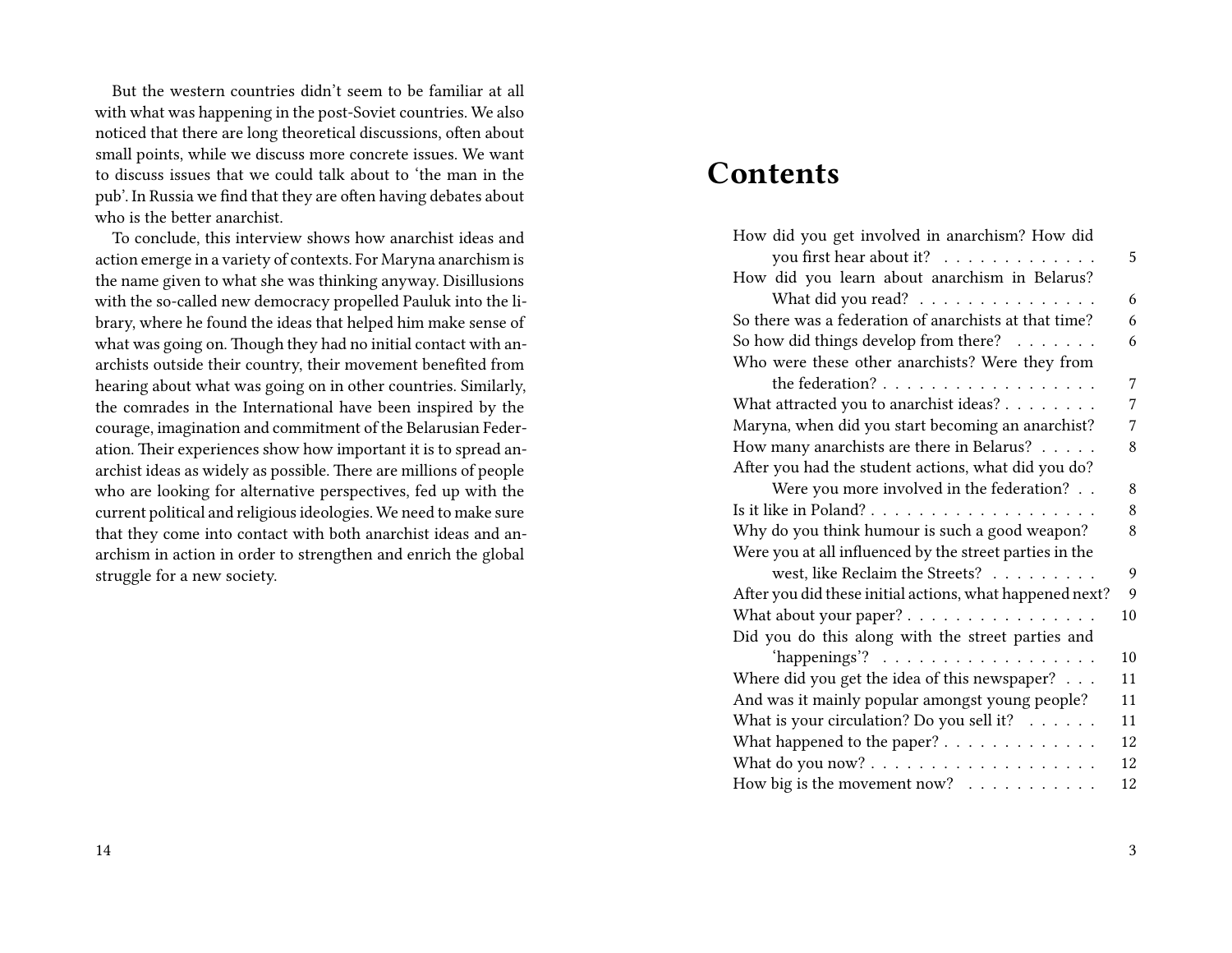| 12                                                           |
|--------------------------------------------------------------|
|                                                              |
| 13                                                           |
|                                                              |
|                                                              |
| have been abroad? $\ldots \ldots \ldots \ldots \ldots$<br>13 |
|                                                              |

active, but there are some people who are just at home, raising children.

## **What do you think is the most important activity to do now?**

Right now the movement and the initiatives are all growing. When someone comes to anarchism we want to give him or her all opportunities to participate in the way they want. We are trying to build more of a network so we have organised social forums that can involve everyone. We want people to see that they are not alone and that the movement is very wide, one united front of struggle against the system. And, a person can find his or her place in this. It is difficult to find ways of doing something because the State tries to monopolise all possible activities. They try to get people to communicate only through state organisations.

## **What do you think about the other organisations that you have come in contact with when you have been abroad?**

Our first contacts were with Russian Anarchists. It is a funny fact that anarchists from Minsk and from Hroda were put in contact with each other by Russian anarchists. From our western contacts we got a lot of information about anarchism in the modern world. Our anarchism was based on historical anarchism, Kropotkin, Bakunin, and no one really knew what was going on in the west. We knew about the Spanish Revolution but not about what happened after the war, like 1968. And when the Iron Curtain fell, it was a discovery to know what was really happening, your ideas and what discussions were going on.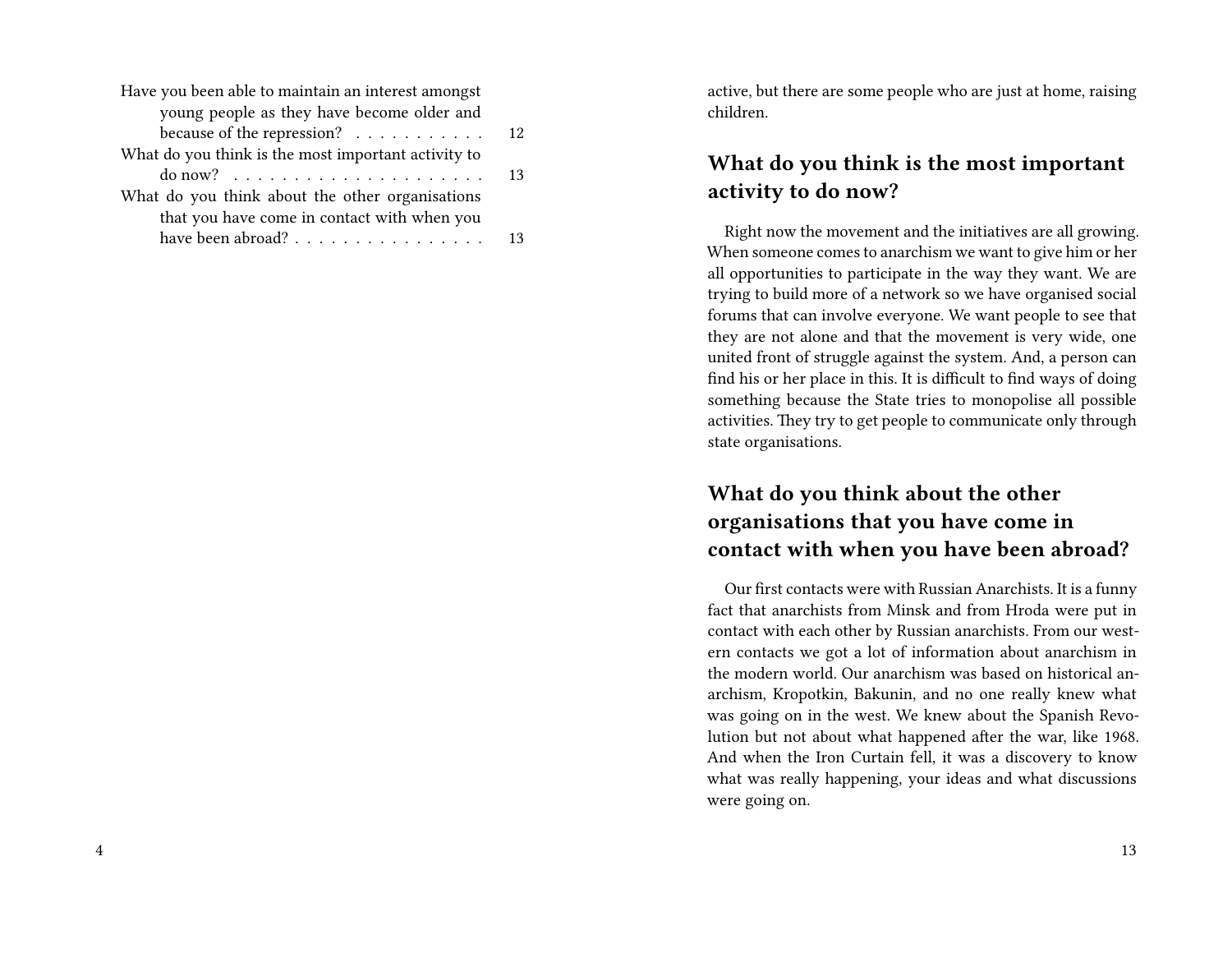#### **What happened to the paper?**

Maryna: We were closed by the authorities. We wrote about the President and 'insulted people's morality'. Pauluk was called to court and fined 700 Euros. This was impossible to pay. They came to his parents' house and confiscated things from his parents.

#### **What do you now?**

We publish an illegal magazine, because illegally you can publish what you want.

#### **How big is the movement now?**

The thing is, we don't have membership, so it is difficult to say. When people aren't satisfied with the work of one group they may join another group or start their own initiative and work independently.

## **Have you been able to maintain an interest amongst young people as they have become older and because of the repression?**

Everyone who comes to the movement understands that there can be repression. So they don't discover that; they know it already. There is one main way that we lose comrades: they emigrate for different reasons such as problems with the authorities. But they keep in contact.

Maryna: My personal opinion is that they do not do much anymore. They are too busy with making ends meet. We are at the stage where we only have young people and they are still

The AF recently hosted a meeting of the International of Anarchist Federations. Two comrades, Pauluk and Maryna, from the BAF, an organisation applying to join the International, attended the meeting and made a presentation on the situation in their country at the 2005 London Anarchist Bookfair.

The collapse of the Soviet Union has resulted in yet another repressive regime taking power, making it extremely difficult for anarchists and others to operate politically. This interview focuses on the history of anarchism in Belarus, as seen through the personal experiences of these two comrades. It provides insights into the situation for anarchists in the ex-Soviet influenced countries and shows how anarchist ideas and practices emerge in places where there has not been a strong anarchist tradition in recent years. The works of our comrades also illustrates how people in different situations take the ideas and make them their own, through creative and imaginative initiatives.

## **How did you get involved in anarchism? How did you first hear about it?**

Pauluk: I have been in the anarchist movement since 1994. All Soviet people, sooner or later, hear about anarchism. During our childhood, we watched films about the Civil War and there were always anarchists in them. The propaganda portrayed them negatively. But it had the opposite effect. The anarchists were shown as people who, in between fighting the Reds and Whites, were drinking and dancing. So from childhood we had the impression that anarchists were fun loving!

I was impressed with the critical position towards the changes in the political system. Lukashenko, the current President, used the democratic movement to get elected and then the repression started. So I got the impression that the problem didn't lie just with the democratic movement but was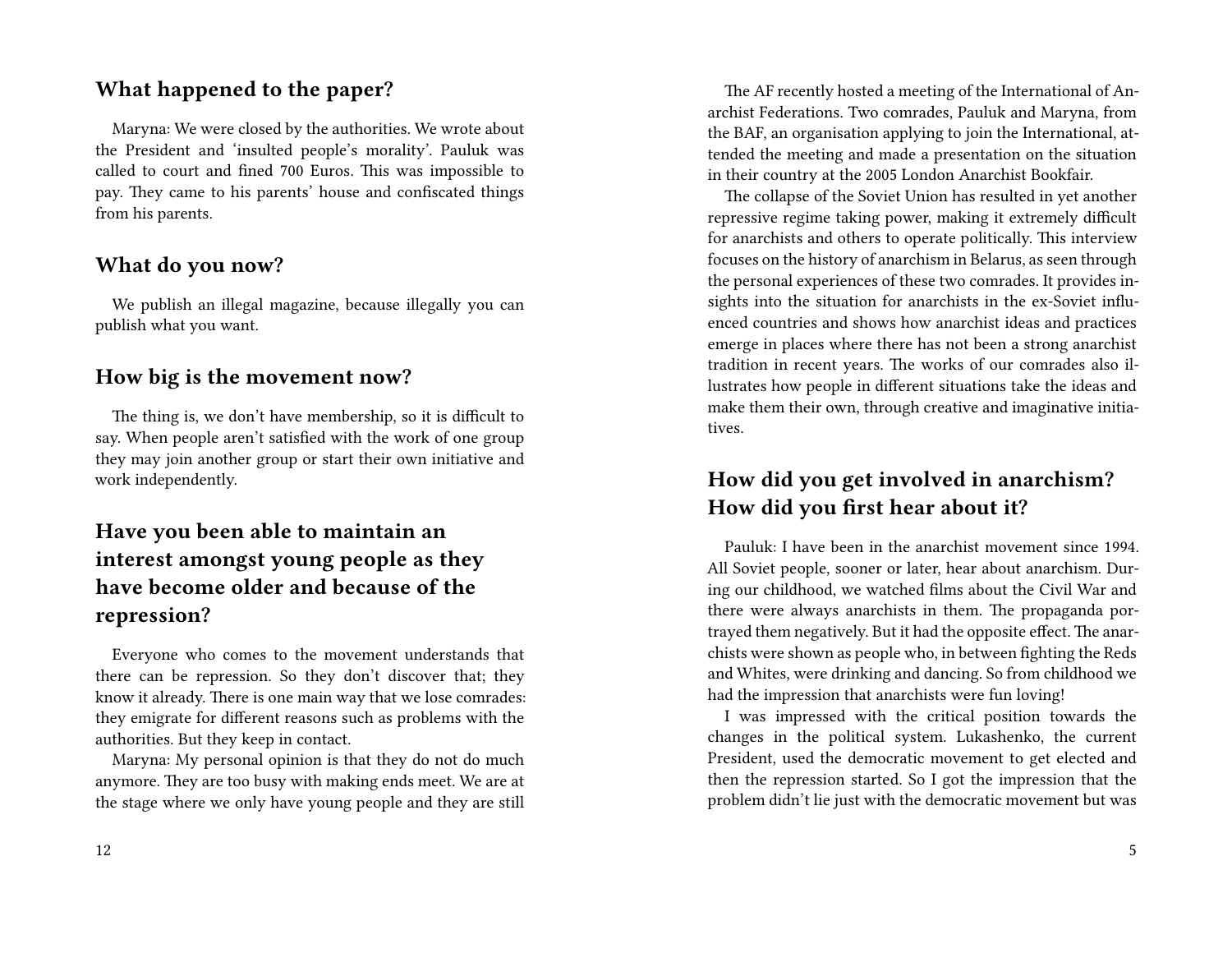somewhere deeper. So I started to try and find out where the root of the problem was.

I read about anarchism and by the end of 1994 I sympathised with anarchist ideas.

## **How did you learn about anarchism in Belarus? What did you read?**

Pauluk: I read about anarchism in the library; there were books by people like Kropotkin. But not much was available. We didn't have contact with other anarchists either in the west or in other eastern European countries. There wasn't even much communication with other anarchists in Belarus.

## **So there was a federation of anarchists at that time?**

Pauluk: Yes, already in 1992, founded by 8 people. There are still 6 of the original members involved. In 1994, there were about 20 people, but scattered around the country in just two cities so I didn't hear about anarchism from them, but from books.

## **So how did things develop from there?**

Pauluk: In October 1994 students organised some actions against the rise in prices on bread and milk. It was a street performance action, with the slogan 'Thank you President for bread and milk'. It was the first big action organised against the President who had been in office for two months. The organisation of this action was influenced by anarchists and so because of this I met other anarchists and by the end of the year I was a confident anarchist.

## **Where did you get the idea of this newspaper?**

It was always in our heads because we had published some newspapers, so the idea was born quite naturally. And when the first issue was published we realised we had done the right thing because it was extremely popular.

## **And was it mainly popular amongst young people?**

No it was popular amongst everyone who was interested in politics. With the newspaper, all politicians knew about us. First it was a little newspaper, but after a year we registered it officially. We celebrated our first year with an action under the slogan 'Legalise It'. The name of the newspaper, Navinki, is the name of a mental hospital and it also means 'small news'. The main newspaper is called just 'news' so we are making fun in two ways.

Our request to register the newspaper officially was refused because the authorities said that it had the name of the mental hospital. We made a scandal in the newspaper, so they became afraid and accepted our registration.

#### **What is your circulation? Do you sell it?**

It is difficult to say, about 10,000 copies. First it was a monthly and then a weekly. But the circulation reduced because some outlets for circulation were closed. Also, we had a problem that the official distributors only took our newspaper in small quantities. The private distribution networks were often afraid to take the paper because of repression.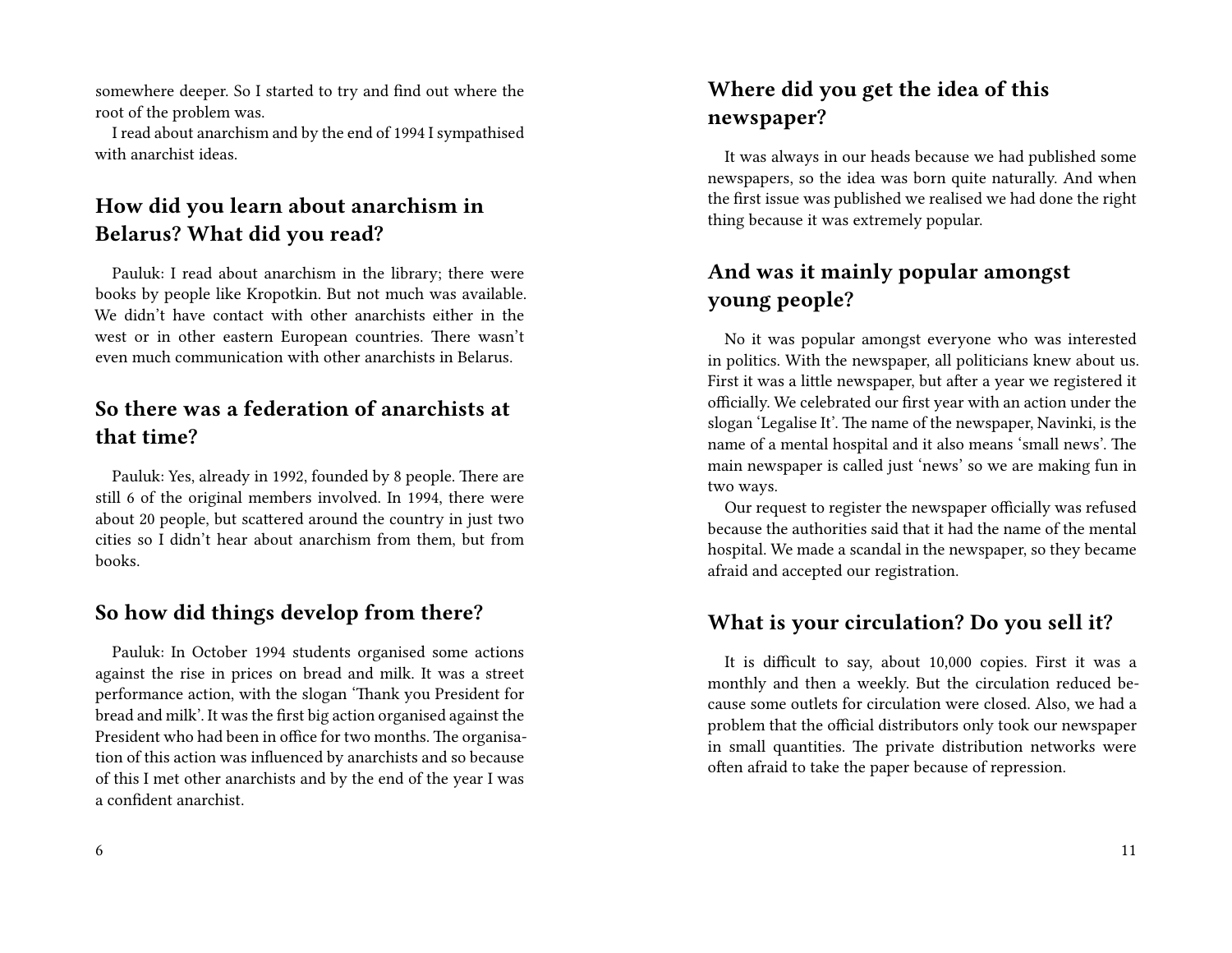and Homel that were the basis of the Federation. There were many actions carried out by different initiatives in the federation so it is difficult to talk about all of them.

One is the syndicalist group. They organised strikes in places like the trolley bus depot, they published a lot of propaganda and they had a day of solidarity with the unemployed. These days of action always ended with arrests of the participants. The result of this was that many activists lost their jobs. It is difficult to continue to be a syndicalist without a syndicate. They didn't work anymore and the government began to put pressure on all unions so they couldn't practice syndicalism anymore. One of the people became a local councillor!

#### **What about your paper?**

There were several papers before our paper. We got the idea of doing a newspaper from our anti-Party actions. It is a continuation of our work to make fun of all authority- the government etc.

## **Did you do this along with the street parties and 'happenings'?**

By the end of 1998 it became more difficult to do actions because the President issued a decree, which made it likely that you could be arrested for participating in these actions. We continued to organise them but not as frequently as before. So we had to replace them with something.

## **Who were these other anarchists? Were they from the federation?**

Pauluk: Yes, they were from the Minsk group.

#### **What attracted you to anarchist ideas?**

Pauluk: Taking into account that I was coming to the anarchist movement from the democratic side, I was attracted by the idea that anarchism seemed the only real democracy. Democracy that the democrats were talking about was just a lie, an illusion of democracy. I was reading about other left ideas in general, including Trotskyism, Maoism, everything possible. Amongst these ideas, anarchism was the only thing I could imagine.

#### **Maryna, when did you start becoming an anarchist?**

Maryna: It is difficult to say because I was very young when the Soviet Union crashed. I was interested in the punk movement. It seemed natural that we shouldn't have what we had in the country. Then I met Pauluk and he just gave a name to what I was thinking about. It was what I wanted, what I was thinking about. That was in 1998 when I first got involved in student demonstrations.

[The following questions are mostly answered by both Maryna and Pauluk after discussion between them.]